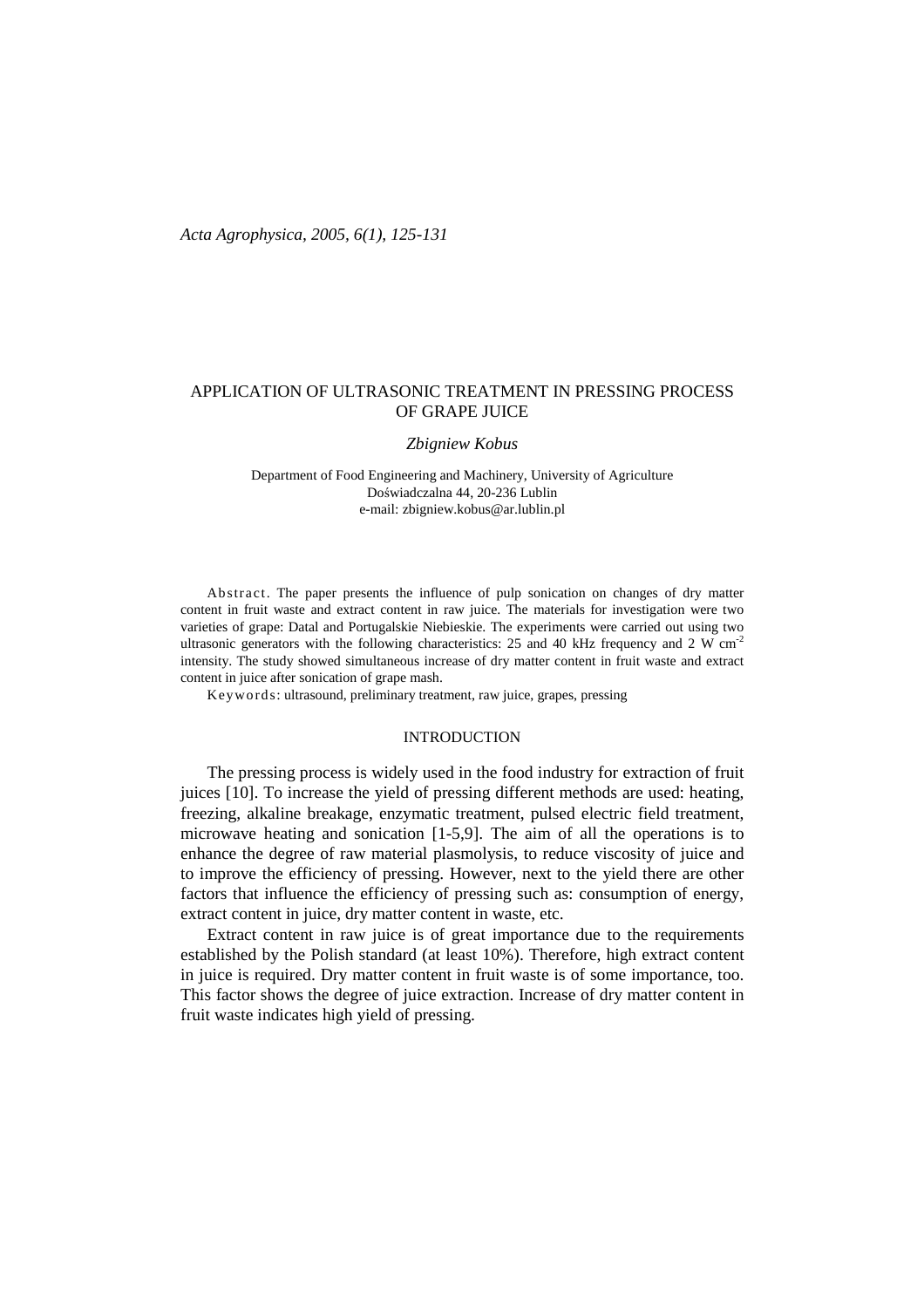126 Z. KOBUS

Power ultrasound can accelerate heat and mass transport in a variety of food process operations and has been successfully used to improve drying, mixing, filtrating, crystallization, homogenization and extraction [6-8,11-13]. In the case of extraction, ultrasounds provide a greater penetration of solvent into cellular materials and improve mass transfer. They can also disrupt plant cell walls, thereby facilitating the release of extractable compounds and enhancing the yield of the process. But these effects are dependent on the frequency and application time of ultrasounds. Based on the studies it was hypothesized that the application of power ultrasound may improve the process of juice pressing and especially increase dry matter content in juice and fruit waste.

The aim of the study was to evaluate the influence of ultrasonic treatment on extract content in raw juice and dry matter content in fruit waste.

## MATERIALS AND METHODS

### **Raw material**

Grapes were purchased from a local shop. The grapes for the pressing were selected to be mature and disease-free. For the experiments, two varieties of grapes, namely Datal and Portugalskie Niebieskie were used.

### **Ultrasound equipment**

Two ultrasonic bath systems, delivered by Polsonic Company, were used. There were composed of an ultrasonic generator, ultrasonic transducer and a stainless steel tank. Power ultrasound was delivered from the bottom to the middle area in the tank. The baths worked at two different frequencies: 25 and 40 kHz. In both cases the intensity of ultrasound was  $2 \text{ W cm}^2$ . The exposure time varied from 0 (control sample) to 90 minutes.

## **Juice processing**

The grapes were mashed and then pressed according to the flow diagram shown in Figure 1.

The expression process was performed on the pressing system that consisted of an expression chamber (height 15 cm, inner-diameter 10 cm) and an Instron Universal Testing Machine (Fig. 2.)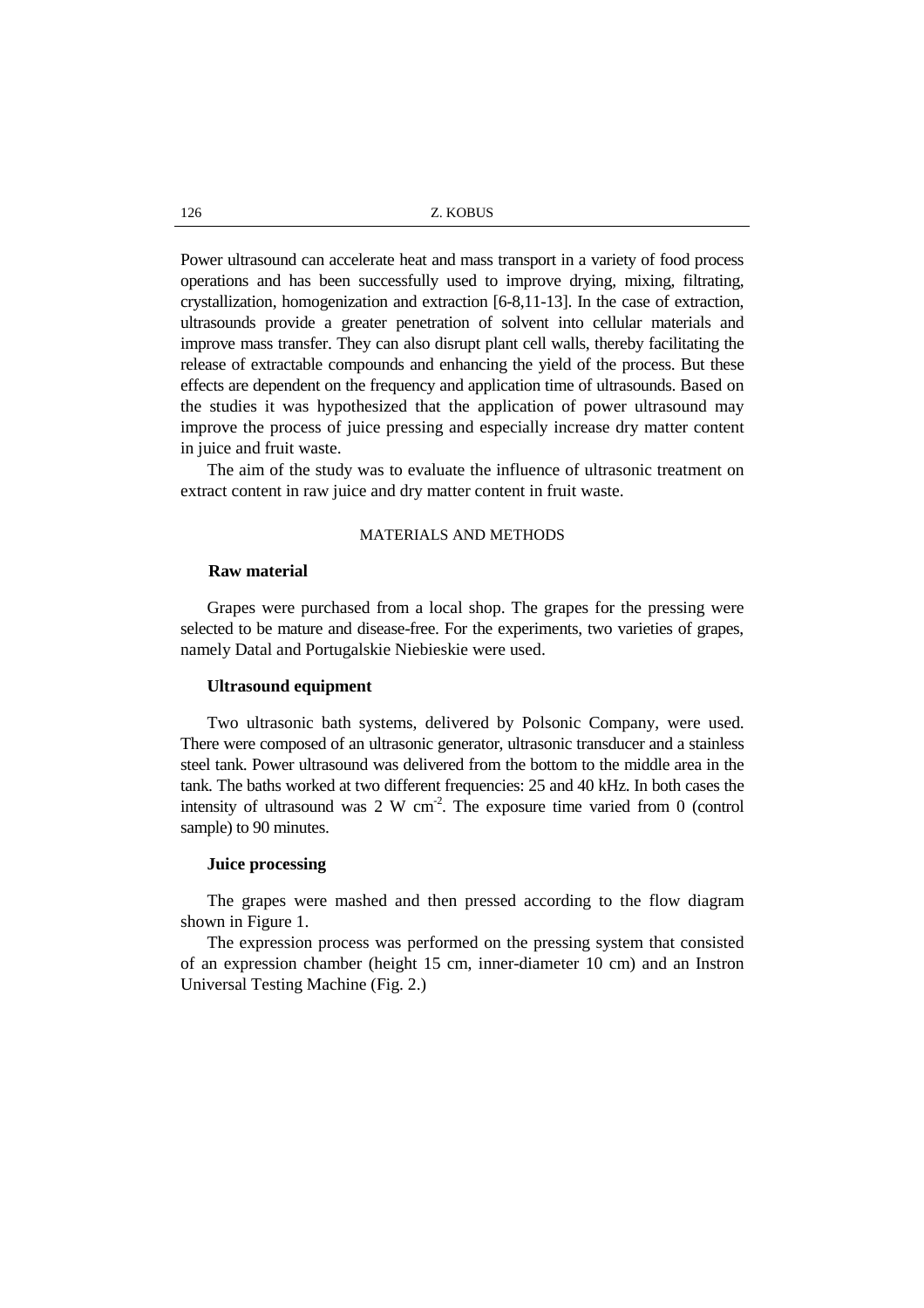

matter content **Fig. 1.** Flow diagram of juice grape pressing



**Fig. 2.** Schematic of a laboratory stand for testing the process of juice pressing: 1– upper mobile head, 2 – Instron testing machine, 3 – laboratory press, 4 – control desk, 5 – lower stationary machine table, 6 – monitor, 7 – printer

## **Evaluation of extract content and dry matter content**

Extract content in raw juice was determined using Abby's refractometr. The analysis was carried out according to the Polish Standard PN-90/A-75101/02.

The dry matter content in grape waste was determined by thermal drying of samples. The samples were dried at 100°C for 3 hours. The analysis was carried out according to the Polish Standard PN-90/A-75101/03.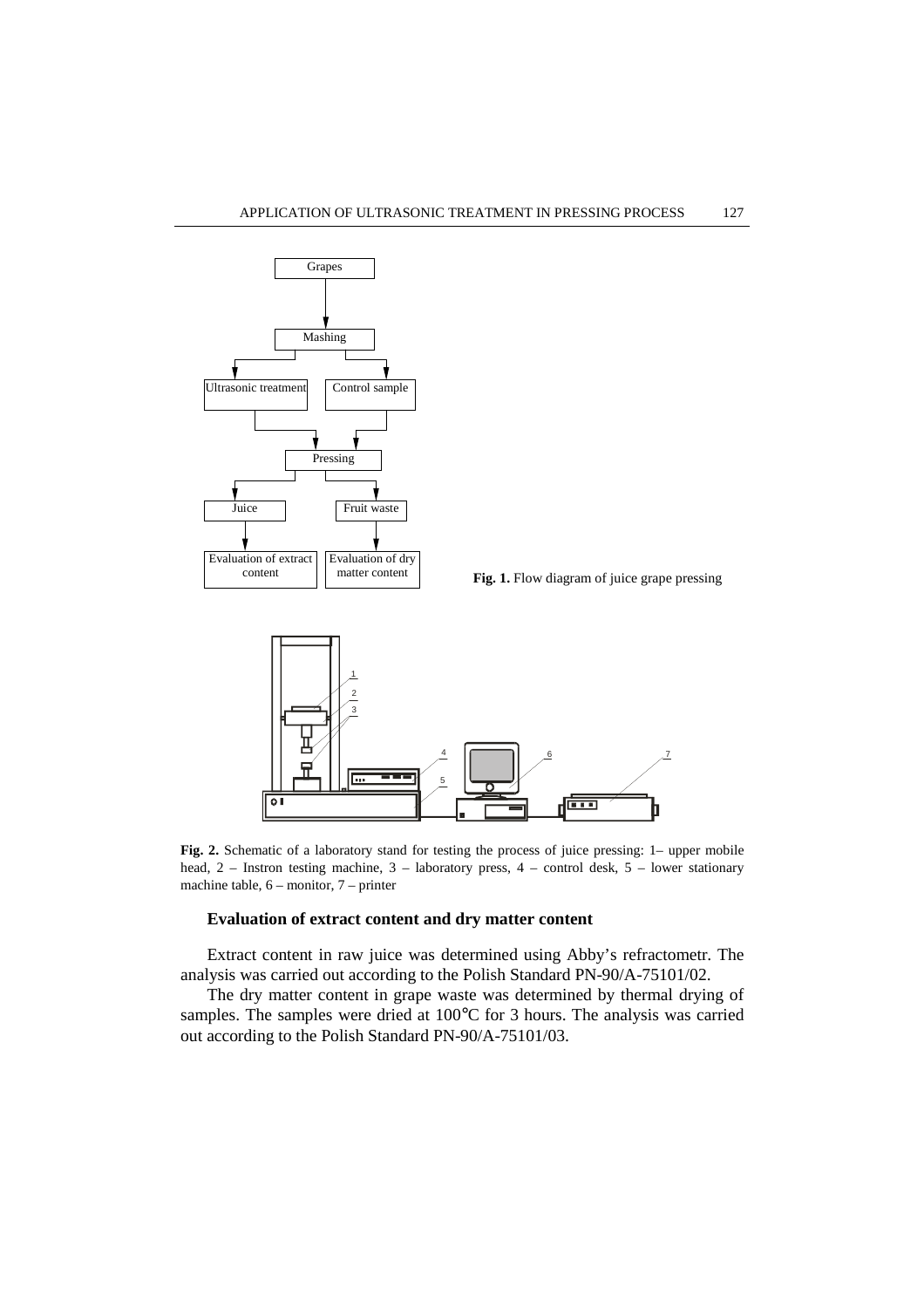| Z. KOBUS |
|----------|
|          |

#### **Statistical analysis**

All measurements were conducted in four replications. The experimental data were analyzed with the help of the Statistica 6.0 software package. Regression analysis was carried out to determine the effect of frequency and ultrasonic time treatment on dry matter content in fruit waste and extract content in juice. For all the equations, coefficients of regression equations are significant at the level of  $\alpha = 0.05$ .

## RESULTS AND DISCUSSION

Effects of time and frequency sonication on extract content in raw juice are presented in Figures 3 and 4.





**Fig. 3.** Effect of mash sonication on extract content in Portugalskie Niebieskie juice

**Fig. 4.** Effect of mash sonication on extract content in Datal juice

Extract content in juice increased when the mash was sonicated before pressing. Extract content in Datal and Portugalskie Niebieskie juices from sonicated mash was significantly grater then the extract content from untreated mash. In the case of Datal juice, the extract content increased by 4% while Portugalskie Niebieskie juice by 6% for 90 minutes sonication time. Increase of extract content in juice was the result of solid leaching from grape skins during sonication.

Regression analysis showed a strong correlation between the sonication time of mash and the extract content in juice. For Portugalskie Niebieskie equation number 2 expresses the correlation:

$$
E = 0.041t + 14.57\tag{2}
$$

and for Datal juice – equation number 3:

$$
E = 0.042t + 17.72\tag{3}
$$

where  $E$  is the extract content in juice  $(\%)$  and  $t$  is time of pulp sonication (min).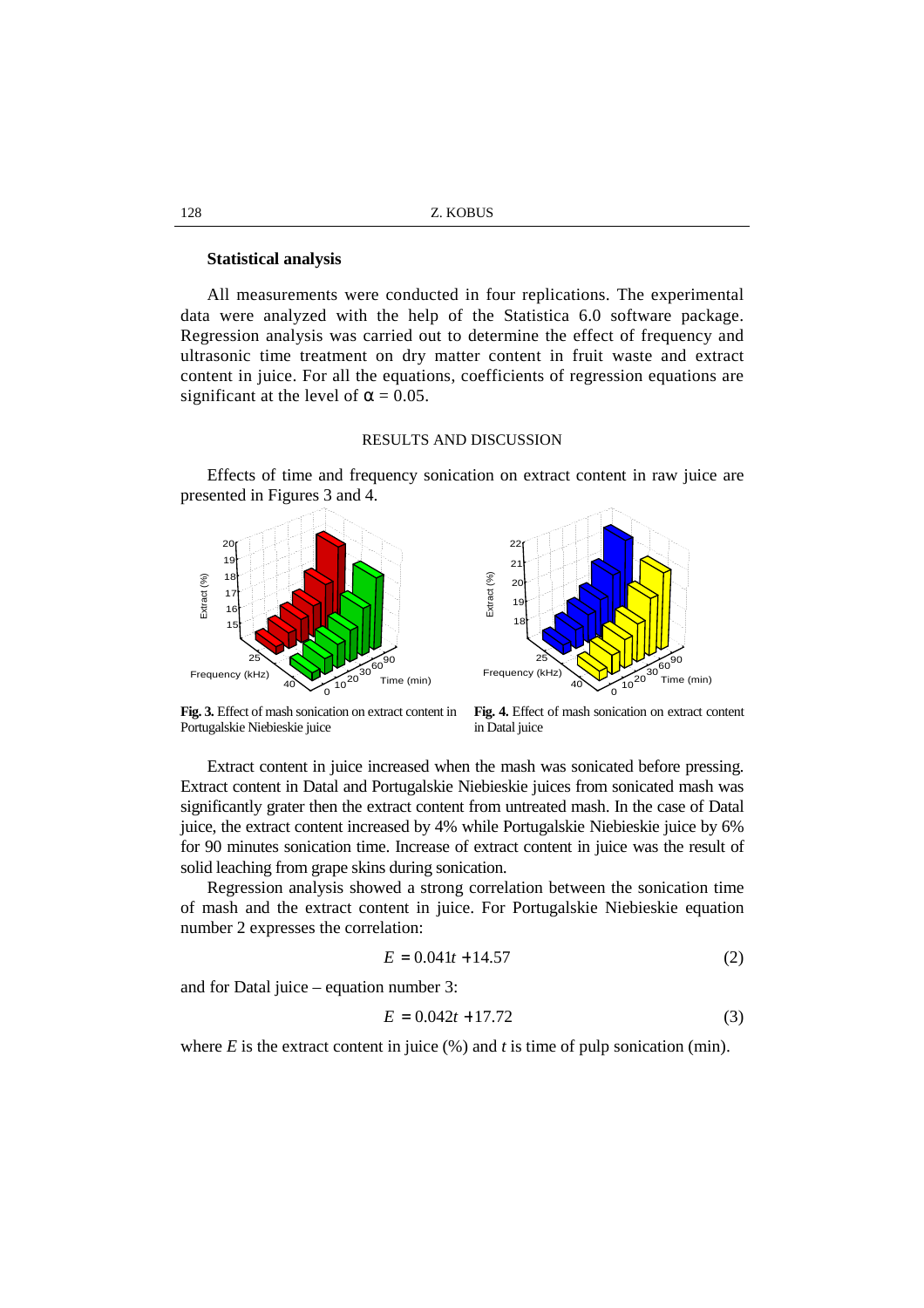There was no significant difference in extract content between frequencies for both varieties (as shown by the lack of frequency in 2 and 3). A large difference in extract content between varieties was noticed. The Datal variety had a higher extract content than the Portugalskie Niebieskie variety. The observed difference in extract content when the two mashes were sonicated was the result of differences in the initial extract content between the two grape varieties. This is shown by the similar coefficients of 2 and 3 equations (0.041 and 0.042).

For comparison, the influence of sonication on extract content in raw juice dry matter content in fruit waste was determined. The influence of mash sonication dry matter content in grape waste is presented in Figures 5 and 6.



**Fig. 5.** Dry matter content as a function of frequency and time of sonication for grape variety Portugalskie Niebieskie

Fig. 6. Dry matter content as a function of frequency and time of sonication for grape variety Datal

Ultrasonic treatment of grape mash increased dry matter content in fruit waste. When the sonication time increased from 10 to 90 minutes, dry matter content of Datal increased by 7.1% for 25 kHz and by 6.3% for 40 kHz. In the case of Portugalskie Niebieskie, dry matter content increased by 8.0% for 25 kHz and by 7.4% for 40 kHz. In general, dry matter content increased with treatment time irrespective of the ultrasonic frequency. Analysis of regression showed linear relationship between sonication time and dry matter content in fruit waste for both varieties. The correlation between the variables may be expressed by equation 4 for Portugalskie Niebieskie fruit waste:

$$
S = 0.084t + 11.2\tag{4}
$$

and equation 5 for Datal fruit waste:

$$
S = 0.073t + 16.7
$$
 (5)

where *S* is the dry matter content in fruit waste  $(\%)$  and *t* is time of pulp sonication (min).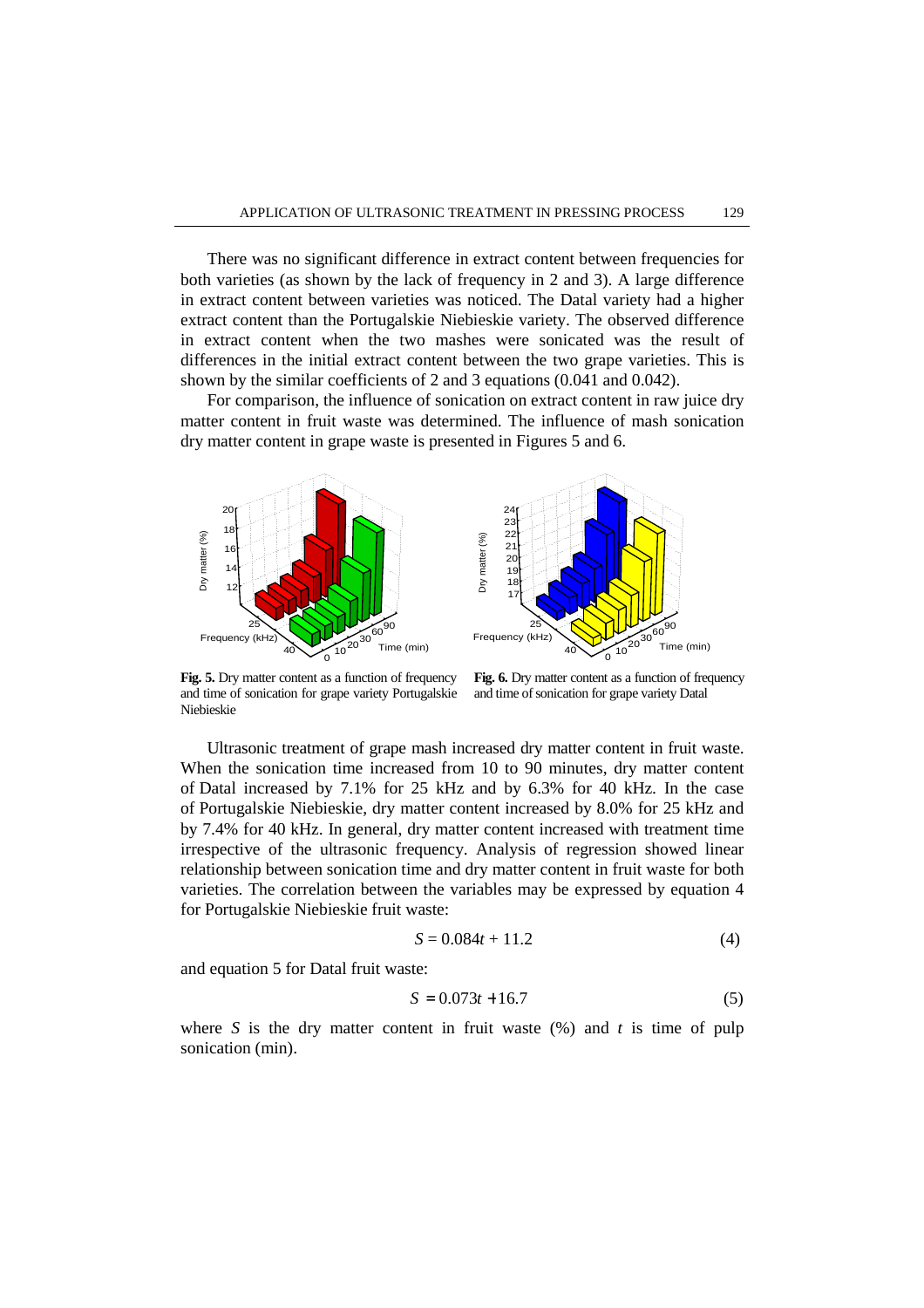There was no significant difference in dry matter content between frequencies for both varieties. The increase of dry matter content did not depend on the variety, either. The Datal variety had a higher value of dry matter content than Portugalskie Niebieskie variety, but the relative increase in dry matter content of the two grape varieties was the same. The differences in dry matter content between the varieties were the result of differences in the initial dry matter content in fruit waste.

### **CONCLUSIONS**

1. In this study juice from two sonic treatments (25 kHz and 40 kHz) of Datal and Portugalskie Niebieskie grape mashes were compared to juice from unsonicated mash. The results demonstrated that sonicating mash increased the extract content in grape juice. Ultrasonic treatment of the mash also enhanced dry matter content in fruit waste. The increase depended on the time of sonication. The highest values were found for the longest exposure time (90 minutes).

2. There was no significant influence of frequency on extract content and dry matter content for both varieties. There were differences in dry matter content and extract content between the varieties. But the differences were the result of initial dry matter content in fruit pulps. Further research should be conducted to determine the effects of ultrasonic treatment on other grape varieties.

#### **REFERENCES**

- 1. **Bazhal M.I., Lebovka N.I., Vorobiev E.:** Pulsed electric field treatment of apple tissue during compression for juice extraction. Journal of Food Engineering, 50, 129-139, 2001.
- 2. **Chang T., Siddiq M., Sinha N.K., Cash J.N.:** Commercial pectinases and the yield and quality of Stanley plum juice. Journal of Food Process and Preservation, 19, 89-101, 1995.
- 3. **Gerard K.A., Roberts J.S.:** Microwave heating of apple mash to improve juice yield and quality. Lebensm.-Wiss. U.-Technol. 37, 551-557, 2004.
- 4. **Jones G.C.:** Cossette pretreatment and pressing. International Sugar Journal, 90(1077), 157- 167, 1988.
- 5. **Li H. Pordesimo L., Weiss J.:** High intensity ultrasound –assisted of oil from soybeans. Food Research International, 37, 731-738, 2004.
- 6. **Kalmykova I.S.:** Application of electroplasmolysis for intensification of phenols extraction from grapes in the technologies of red table wines and natural juice. Ph. D. Thesis, Odessa Technological Institute of Food Industry, Odessa, Ukraine, 1993.
- 7. **McClements D.J.:** Advances in the application of ultrasound in food analysis and processing. Trends in Food Science and Technology, 293-299, 1995.
- 8. **Mason T.J., Paniwnyk L., Lorimer J.P.:** The use of ultrasound in food technology Ultrasonics Sonochemistry, 3, 253-259, 1996.